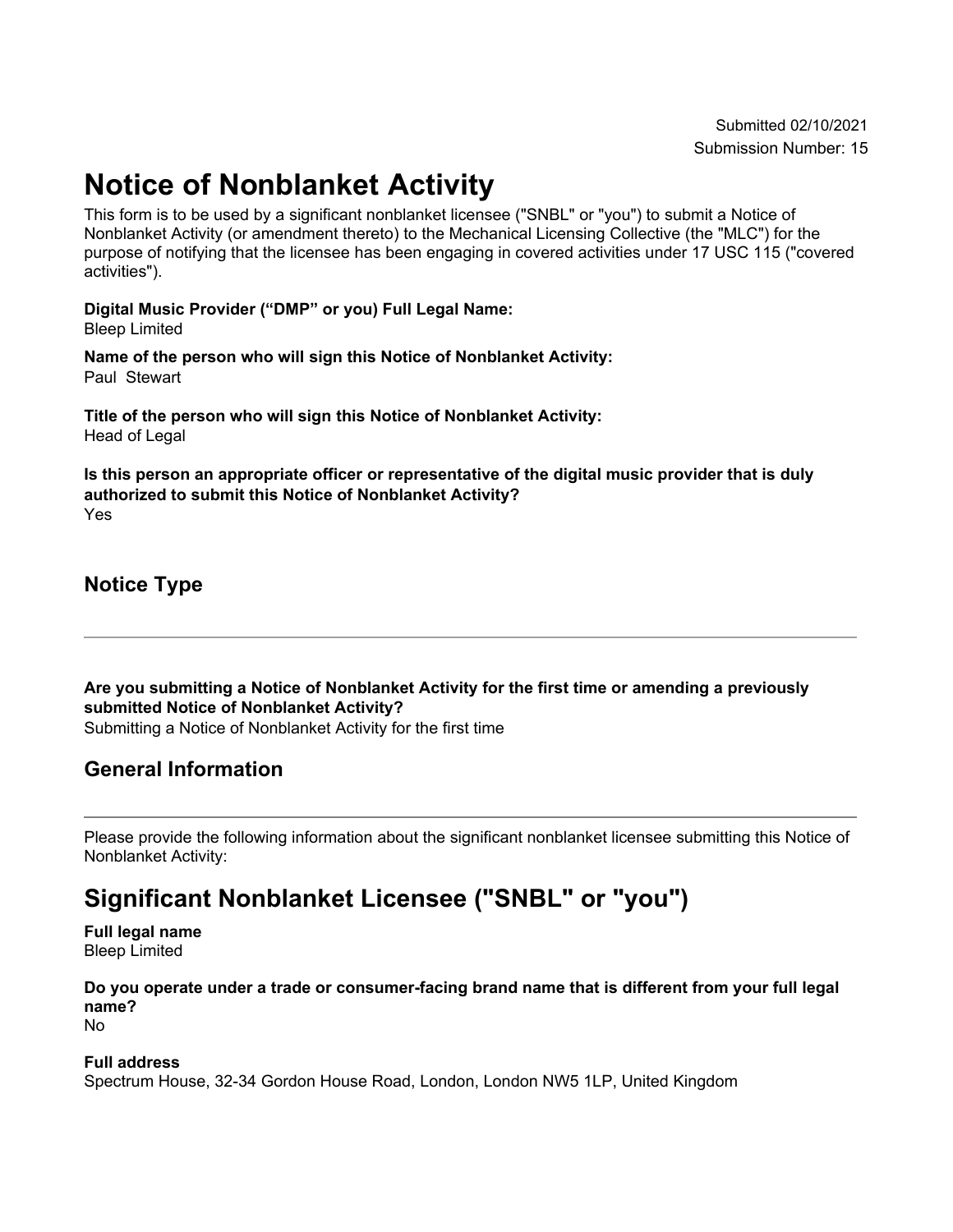## **Contact information for individual responsible for managing licenses associated with covered activities.**

**Name** Paul Stewart **Position/Title** Head of Legal

**Phone Number** +442072848350

**Email Address** paul@bleep.com

## **Online locations where covered activities are, or are expected to be, made available to consumers.**

**Website(s) (list all)** bleep.com

**Software application(s) (list all)**

**Other online location(s) (list all)**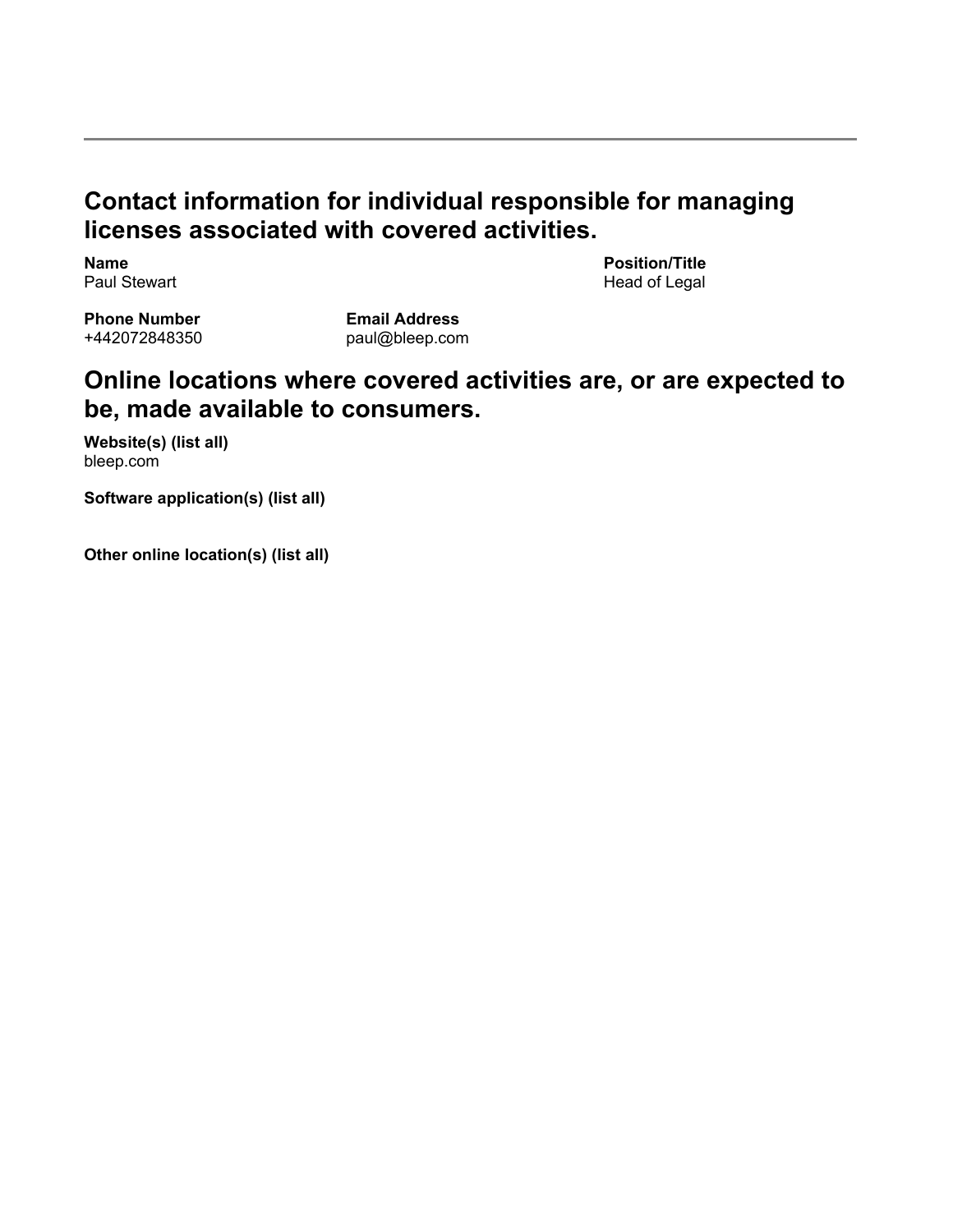#### **Qualifications and Notice of Covered Activities**

**Does the SNBL have a good-faith belief, informed by review of relevant law and regulations, that it satisfies all requirements to qualify as a significant nonblanket licensee under 17 U.S.C 115(e)(31)?** Yes

**Is the SNBL currently making use of musical works in any covered activities?** Yes

**Date of initial use of musical works in any covered activity?** 1/1/2004

**Please provide a general description of the SNBL's service(s), or expected service(s), and the manner in which it uses, or expects to use, phonorecords of nondramatic musical works.** Bleep is an online record store which also provides digital downloads.

**Please identify each of the following digital phonorecord delivery configurations the SNBL is, or seeks to be, making as part of its covered activities:** Permanent downloads

**Please identify each of the following service types the significant nonblanket licensee offers, or seeks to offer, as part of its covered activities:** Other applicable services

**Other Applicable Services Description** Download store

**Is the SNBL currently engaged in all of the covered activities identified in this Notice of Nonblanket** Activity, or if not, does the DMP have a good-faith intention to do so within a reasonable period of **time?** Yes

**Is the SNBL operating under one or more individual download licenses?** Yes